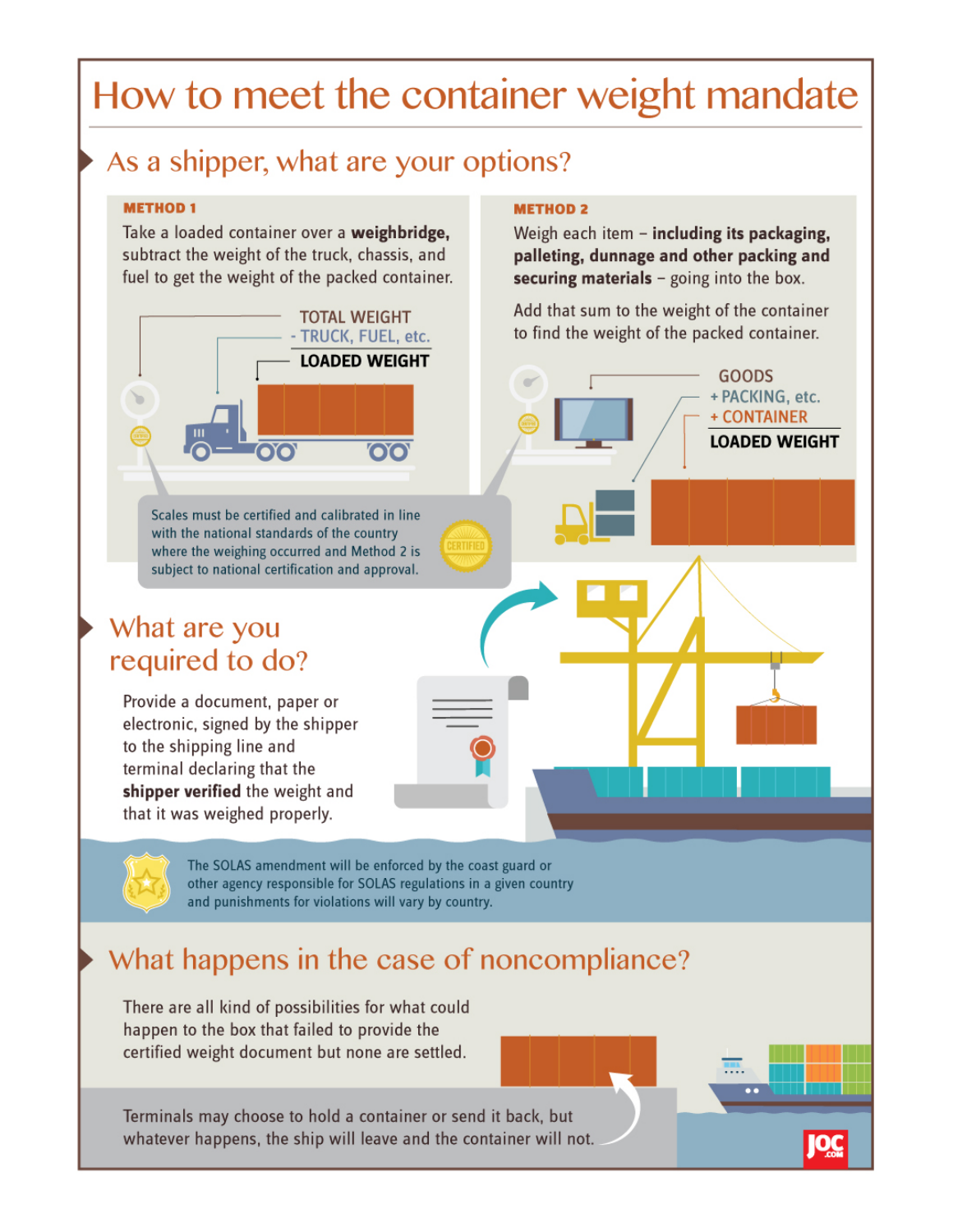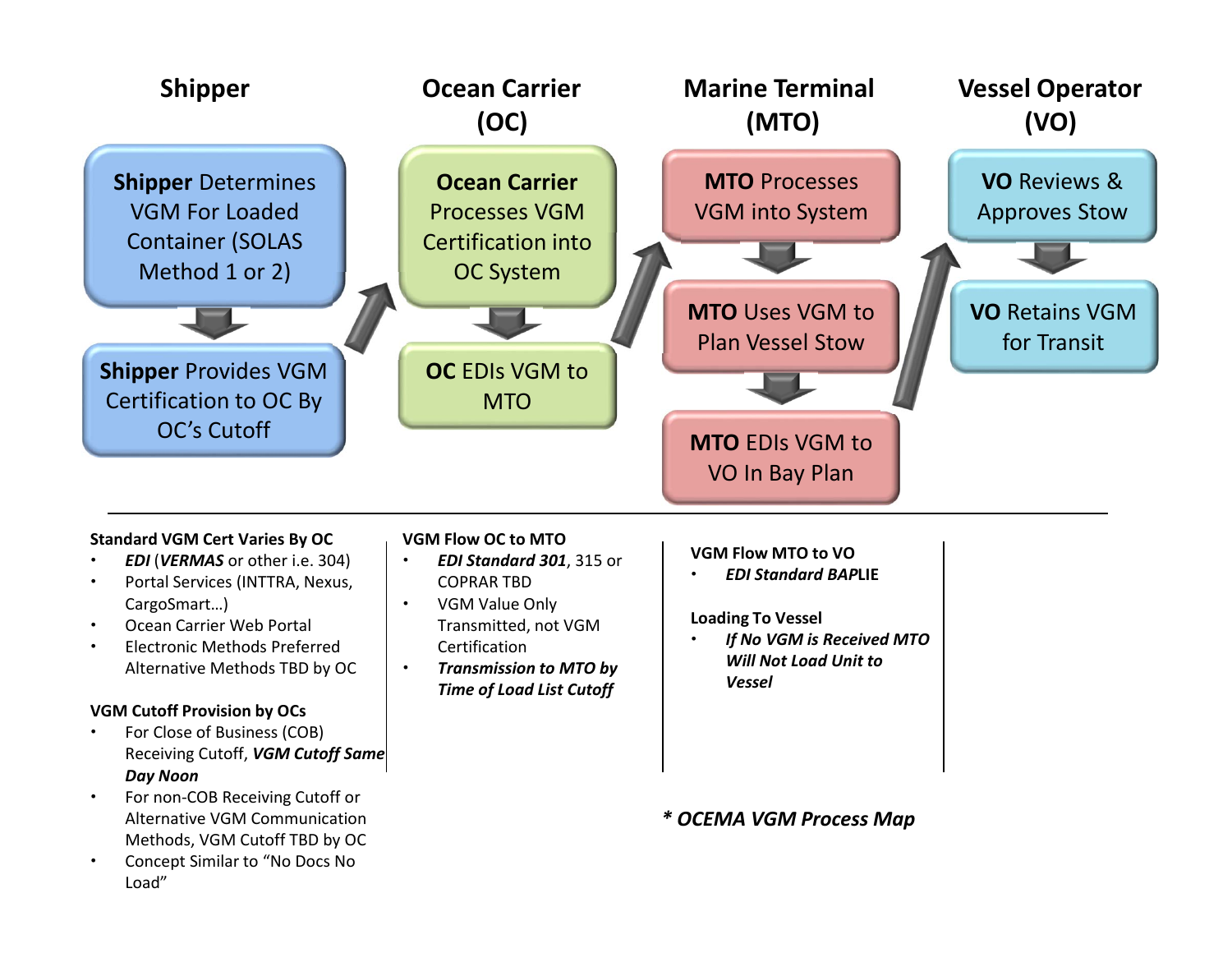#### OCEMA Recommended Best Practice for the Acceptance and Transmission of Verified Gross Mass

 Amendments to the International Convention for the Safety of Life at Sea ("SOLAS"), to which the U.S. is a signatory, will go into effect globally on July 1, 2016. In general, the amendments require shippers to provide the Verified Gross Mass ("VGM") of containers carrying cargo before those containers can be loaded aboard a vessel. Without a VGM, the amendments also prohibit the vessel operator from loading a packed container.

 OCEMA recognizes that all members of the shipping community will be affected by this regulation. In an effort to facilitate and simplify compliance, OCEMA has developed a best practice for the receipt and forwarding of VGM. A key objective of the best practice is to develop processes that will have as small an impact as possible on all participants. The following describes the Best Practice as it applies to the:

- **Shipper** (The cargo owner, exporter, NVO, freight forwarder or agent that is making arrangements to stuff and/or transport the container.)
- **Ocean Carrier** (The steamship line with which the Shipper is contracting to transport the container.)
- **Marine Terminal Operator** (The operator of the facility where the container will be loaded aboard the vessel.)
- **Vessel Operator** (The steamship line whose vessel is actually transporting the container. This may be the same as the Ocean Carrier or, in the case of a move conducted under a vessel sharing agreement or space charter, it could be a different steamship line.)

The Best Practice, as described below, is further illustrated in the attached Process Map.

NOTE: This is a recommended best practice for general SOLAS VGM compliance. OCEMA members recognize that a particular move may not fit within a standard process. Accordingly, Shippers and Carriers are encouraged to work together in such cases to facilitate the timely availability of VGM. OCEMA also welcomes inquiries and comment from the shipping public. Comments and questions can be submitted through the OCEMA website, www.OCEMA.org.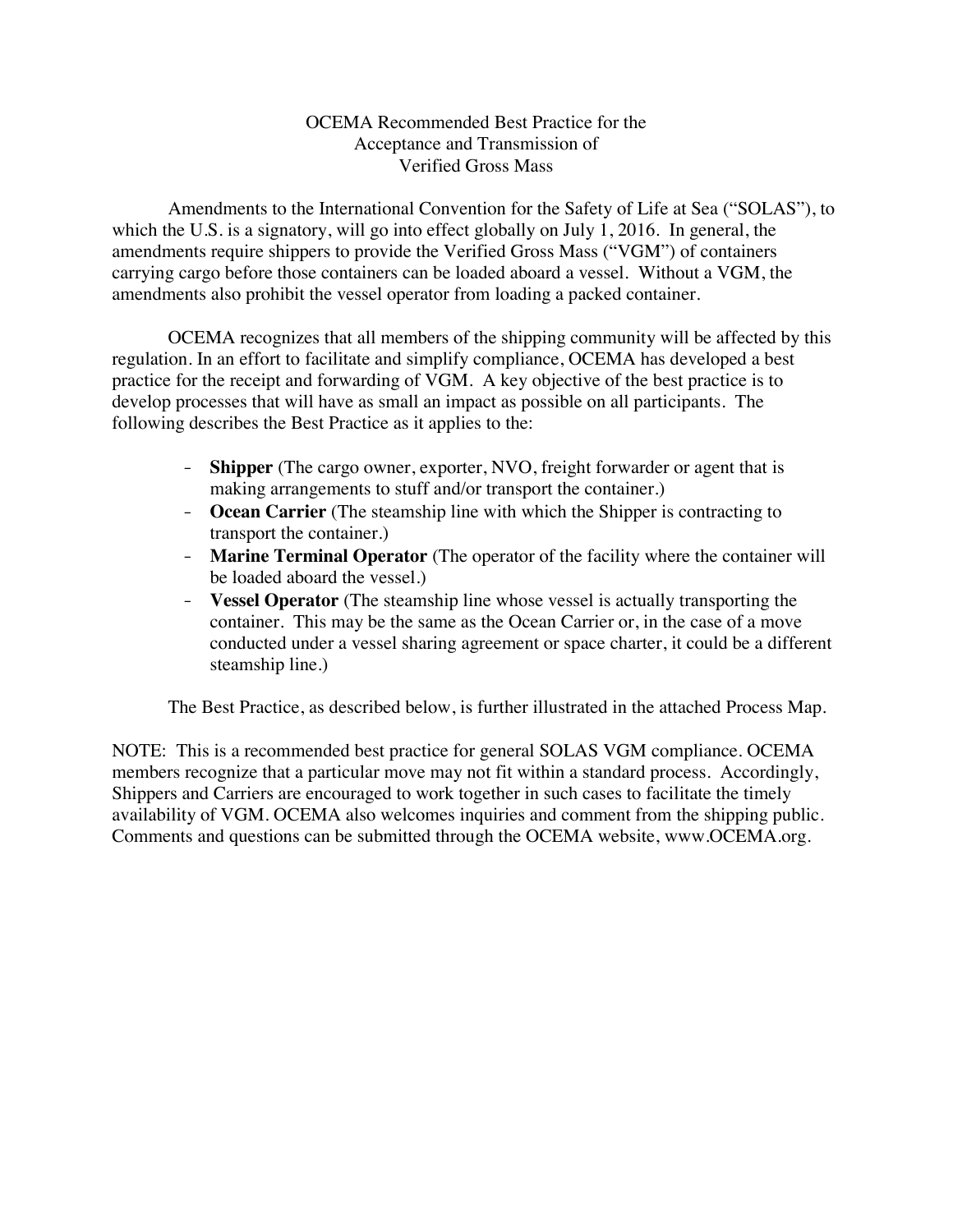#### **OCEMA's VGM Best Practice**

#### **Shipper Responsibilities**

Because the Shipper is uniquely situated to know and report the weight of the container, the Shipper determines the VGM for the loaded container using one of the two methods provided under SOLAS regulations.

- (1) Pursuant to the SOLAS regulations, the Shipper may calculate VGM by:
	- (i) weighing the packed container using calibrated and certified equipment; or

(ii) weighing all packages and cargo items, including the mass of pallets, dunnage and other securing material to be packed in the container and adding the tare mass of the container to the sum of the single masses, using a certified method approved by the competent authority of the State in which packing of the container was completed.

In accordance with SOLAS guidelines, if using method (ii), Shippers may use the container tare weight marked on the container. OCEMA's position on tare weights is consistent with that of the IMO in that a Shipper may rely on the tare weight printed on the container when using method (ii) to determine VGM.

To facilitate Shipper operations, some ocean carriers have indicated that they may provide a database of tare weights on their websites. However the tare weight is provided, it is acceptable for Shippers to rely upon the tare weight being made available by the Ocean Carrier. The Shipper would not be certifying the accuracy of the container tare weight printed on the container.

(2) A person duly authorized by the Shipper must certify the VGM by signing the shipping document and providing it to the Ocean Carrier by the VGM cut-off time or by providing VGM in electronic form with an electronic signature by the VGM cutoff time.

**HOW** to provide VGM to the Ocean Carrier?

In order to facilitate the provision of VGM and provide flexibility to the trade community, there are several methods for submission of VGM to Carriers. However, electronic provision is *preferred and will expedite transmission of data.* (Note: some Carriers may only accept VGM in electronic form. Please check with Carrier).

- ¾ EDI message (VERMAS, or for example a 304 message)
- ¾ Portal Service (INTTRA, Nexus, CargoSmart, other)
- ¾ Through the Ocean Carrier's web portal specifically designed to accept VGM
- $\triangleright$  Alternative methods to be determined by the Ocean Carrier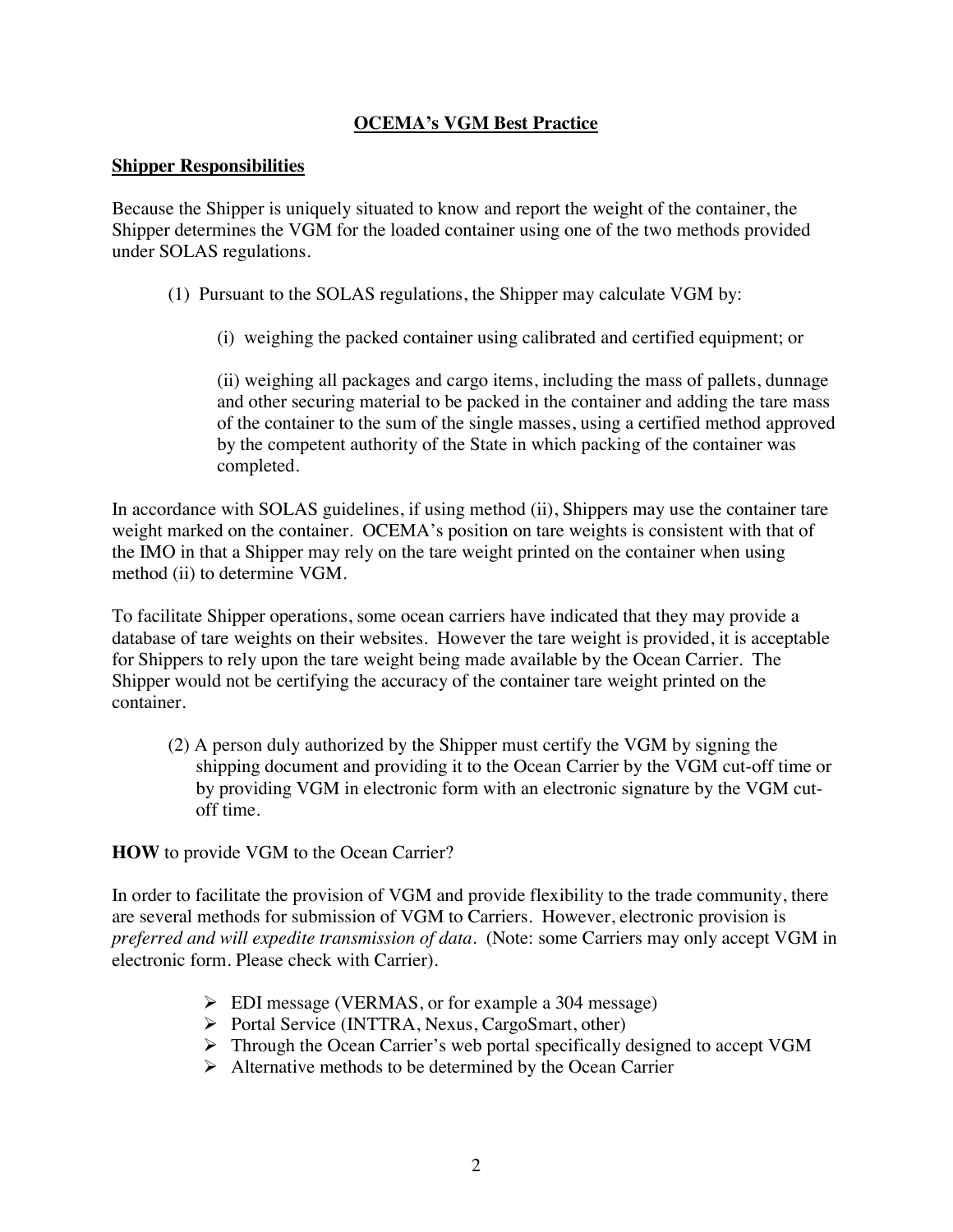#### **WHEN** must VGM be received by Ocean Carrier ("VGM Cutoff")?

- $\triangleright$  For VGM submitted electronically: As a general practice, when the receiving cutoff time is determined to be at the close of the business day, VGM Cutoff will be at noon of that day. Regardless of the receiving cutoff time, Carrier will advise the Shipper of VGM Cutoff at time of booking.
- $\triangleright$  For VGM submitted through alternative methods, VGM Cutoff will be determined by the Ocean Carrier, but will typically be earlier than for electronic submissions to allow time for processing
- $\triangleright$  Similar to the concept of "No Docs/No Load" that is already in place, if the Ocean Carrier does not receive VGM prior to the VGM Cutoff time, the container cannot be loaded aboard the vessel. Instead, it will be sidelined until the next available sailing by which time the Shipper must have made arrangements for the provision of VGM. The treatment of any costs or other circumstances arising out of a Shipper's failure to timely provide VGM will be a matter for individual Ocean Carriers to determine in accordance with their applicable tariffs and service contracts.

Once the Ocean Carrier receives the VGM, the Shipper's responsibilities are complete.

#### **Ocean Carriers**

It then becomes the responsibility of the Ocean Carrier to forward the VGM to the Marine Terminal Operator (MTO) and/or the Vessel Operator.

The Ocean Carrier will provide VGM to the MTO in electronic format. Provision of VGM to the MTO in any format other than electronic will only be done on a case-by-case basis with the agreement of the MTO. There is no need to provide the actual signature certification to the MTO or Vessel Operator. Provision of a VGM by the Ocean Carrier indicates that it has been certified by the Shipper.

**HOW** to provide VGM to MTO?

¾ EDI Standard 301, 315 or COPRAR message set

**WHEN** must VGM be sent to the MTO?

 $\triangleright$  VGM must be provide to the MTO in time to develop the Load List

#### **Marine Terminal Operator**

The MTO will receive the VGM electronically and use it to develop the Vessel Stow Plan. The MTO will provide the VGM to the Vessel Operator through a standard BAPLIE message.

**HOW** to provide VGM to Vessel Operator? ¾ MTO to send VGM via Standard EDI BAPLIE

#### **IF VGM IS NOT RECEIVED THE CONTAINER CANNOT BE LOADED ON TO THE VESSEL.**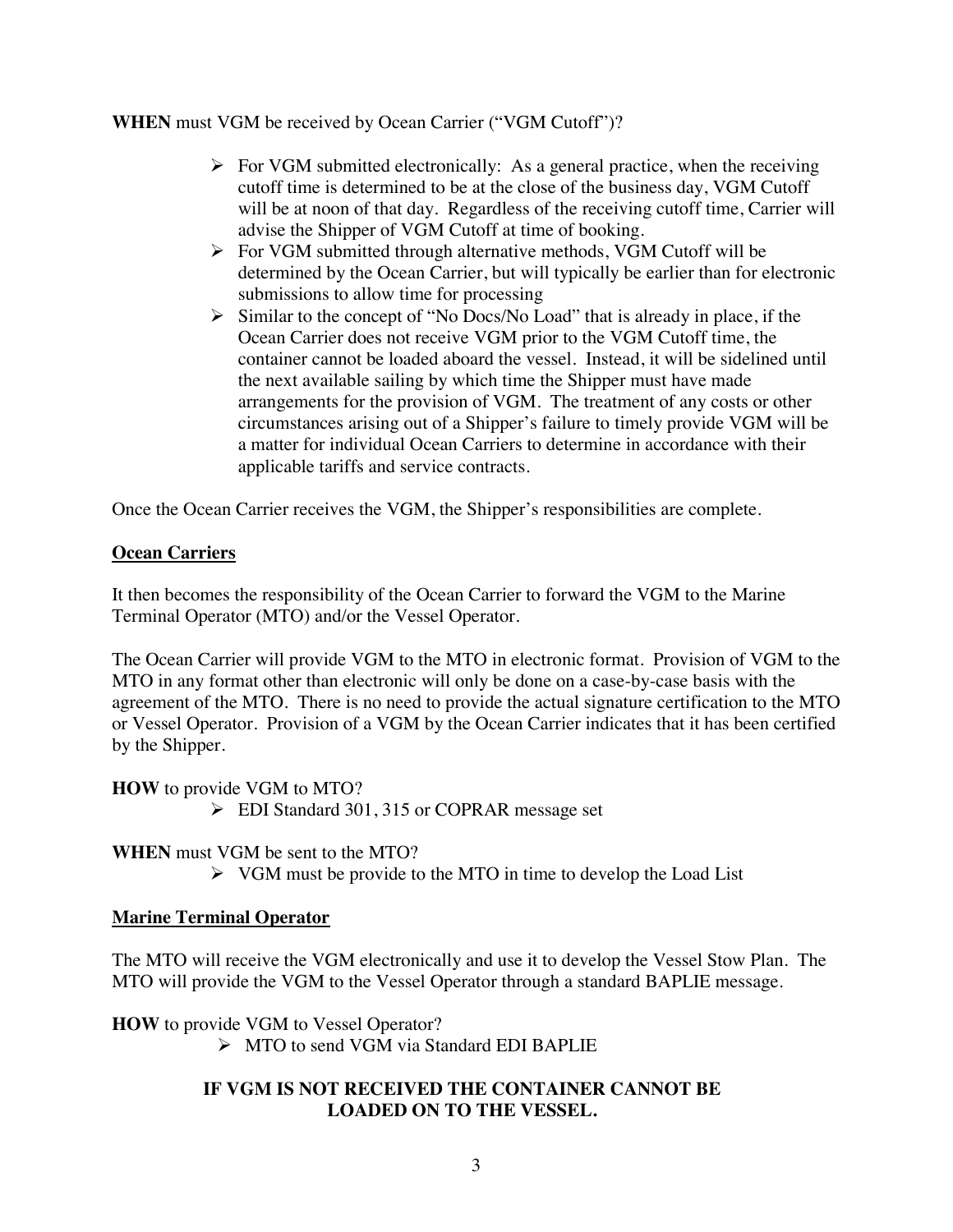#### **Vessel Operator**

The Vessel Operator reviews and executes the Stow Plan as it normally would and retains the VGM for vessel transit and use at destination.

#### **# # #**

*OCEMA is an association of 18 major U.S. and foreign flag international ocean common carriers that provides a forum for its members to discuss and cooperate on operational, safety, and related matters pertaining to the transportation of international ocean freight within the U.S. OCEMA operates pursuant to authority set forth in an agreement filed with the Federal Maritime Commission. The foregoing is an OCEMA recommended best practice. Individual ocean carriers may deviate from this practice as they may deem appropriate to meet operational or other business requirements.*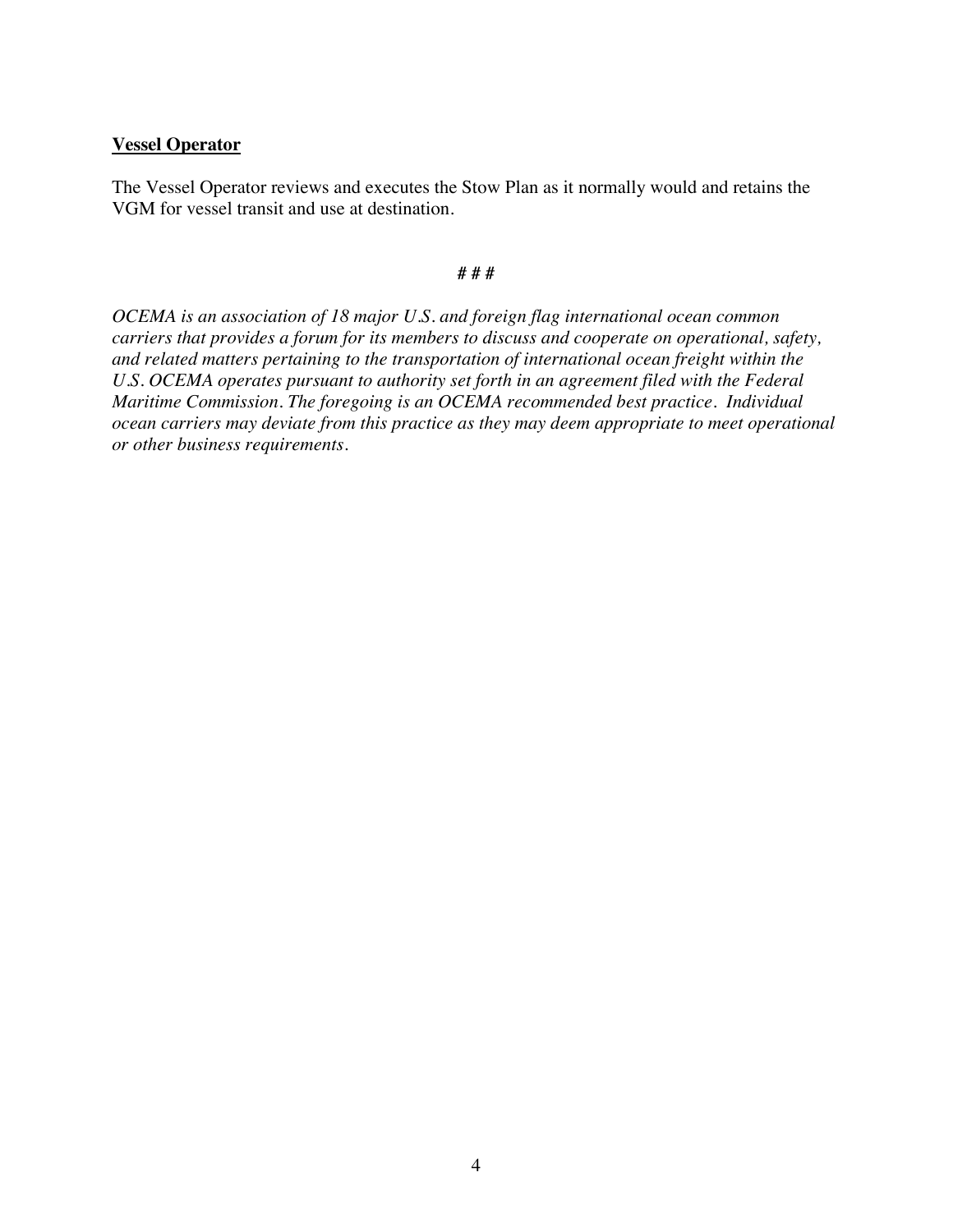## **FREQUENTLY ASKED QUESTIONS ABOUT CONTAINER WEIGHT**

These FAQs relate to new mandatory rules that apply from 1 July 2016 concerning the requirement of shippers to verify the gross mass of a container carrying cargo. They have been prepared by a coalition of industry experts, jointly lead by the World Shipping Council (WSC), the TT Club (**<http://www.ttclub.com/>**) , the International Container Handling and Coordination Association (ICHCA), (**<http://ichca.com/>**) and the Global Shippers Forum (GSF). (**<http://www.globalshippersforum.com/>**) They were developed in response to questions that have been raised by various stakeholders regarding the revised SOLAS regulation and the accompanying guidelines.

Without a verified gross mass, the packed container shall not be loaded aboard ship. The rules prescribe two methods by which the shipper may obtain the verified gross mass of a packed container. Under Method 1, upon conclusion of packing and sealing a container, the shipper may weigh, or have arranged for a third party to weigh, the packed container. Under Method 2, the shipper or, by arrangement of the shipper, a third party may weigh all packages and cargo items, including the mass of pallets, dunnage and other packing and securing material to be packed in the container, and add the tare mass of the container to the sum of the single masses of the container's contents. Under either Method 1 or 2, the weighing equipment used must meet the applicable accuracy standards and requirements of the State in which the equipment is being used.

The FAQs document is also available as a downloadable PDF file. These SOLAS amendments were adopted by the International Maritime Organization (IMO) in November 2014 and become mandatory on 1 July 2016. SOLAS itself has international legal status so there need not be any further implementing legislation for States that are party to the Convention. However, be advised that national rules and regulations may exist and stakeholders should engage with the relevant national Competent Authorities to obtain clarification on such national procedures.

### **Frequently Asked Questions about Container Weighing** *(last updated March 11, 2016)*

### **Section A: General**

**Q: [Clearly responsibilities start with the shipper. But who is 'the shipper' in the](http://www.worldshipping.org/industry-issues/safety/faqs/a1-clearly-responsibilities-start-with-the-shipper-but-who-is-the-shipper-in-the-context-of-this-new-procedure) context of this new procedure?**

**Q: [Is there an agreed format to communicate verified gross mass?](http://www.worldshipping.org/industry-issues/safety/faqs/a2-is-there-an-agreed-format-to-communicate-verified-gross-mass)**

**Q: [Is there a deadline for when the information must be received by the carrier and](http://www.worldshipping.org/industry-issues/safety/faqs/a3-is-there-a-deadline-for-when-the-information-must-be-received-by-the-carrier-and-the-terminal-operator)**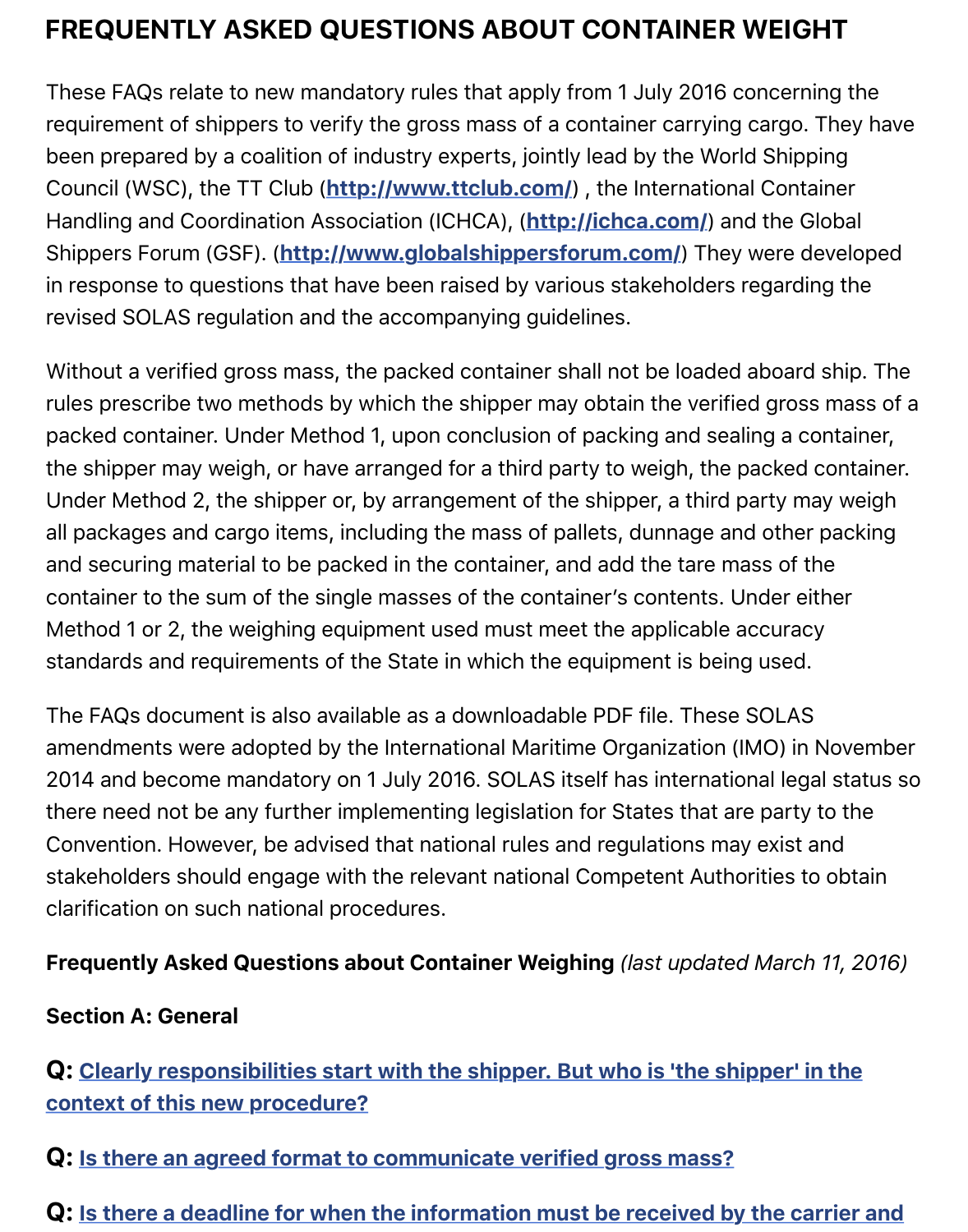**[the terminal operator?](http://www.worldshipping.org/industry-issues/safety/faqs/a3-is-there-a-deadline-for-when-the-information-must-be-received-by-the-carrier-and-the-terminal-operator)**

**Q: If the shipper communicates the verified gross mass as required by this regulation, is there then an obligation under either Method 1 or Method 2 on the [carrier \(or terminal operator\) to check the value given for that gross mass and report](http://www.worldshipping.org/industry-issues/safety/faqs/a4-is-there-then-an-obligation-to-check-the-value-given-for-that-gross-mass-and-report-to-the-authorities-any-discrepancy-that-may-be-found) to the authorities any discrepancy that may be found?**

**Q: Is the terminal operator required to obtain the VGM directly from the shipper, or [can the carrier transmit the VGM to the terminal operator after the carrier receives it](http://www.worldshipping.org/industry-issues/safety/faqs/a4_1-is-the-terminal-operator-required-to-obtain-the-vgm-directly-from-the-shipper-or-can-the-carrier-transmit-the-vgm-to-the-terminal-operator-after-the-carrier-receives-it-from-the-shipper) from the shipper?**

**Q: [If goods are put onto a feeder ship from, for example, Grangemouth \(UK\) that](http://www.worldshipping.org/industry-issues/safety/faqs/a5-if-goods-are-put-onto-a-feeder-ship-from-for-example-grangemouth-uk-that-proceeds-to-rotterdam-netherlands-will-verified-gross-mass-have-to-be-established-in-grangemouth-or-rotterdam-or-both-places) proceeds to Rotterdam (Netherlands), will verified gross mass have to be established in Grangemouth or Rotterdam or both places?**

**Q: [The requirement is for accurate gross mass; is there a margin of error defined for](http://www.worldshipping.org/industry-issues/safety/faqs/a6-the-requirement-is-for-accurate-gross-mass-is-there-a-margin-of-error-defined-for-this-accuracy) this 'accuracy'?**

**Q: [Given that there is no single international approval for weighing equipment, does](http://www.worldshipping.org/industry-issues/safety/faqs/a7-does-this-mean-that-different-standards-will-be-applied-around-the-world) this mean that different standards will be applied around the world, making it uncertain whether equipment can be approved internationally or whether values given will be accepted globally?**

**Q: How accurate does the verified gross mass need to be considering [environmental factors of influence such as humidity on wood \(pallets\), carton \(if](http://www.worldshipping.org/industry-issues/safety/faqs/a8-how-accurate-does-the-verified-gross-mass-need-to-be-considering-environmental-factors-of-influence) used as primary packaging), etc.?**

**Q: [Will governments apply an enforcement tolerance threshold for determining](http://www.worldshipping.org/industry-issues/safety/faqs/a9-will-governments-apply-an-enforcement-tolerance-threshold-for-determining-compliance-with-the-solas-requirements) compliance with the SOLAS requirements?**

**Q: How will this be enforced and what will be the level of penalties imposed by an Administration if a container is delivered by a shipper to a carrier with a mis[declared gross mass or if a shipper does not provide the verified gross mass for a](http://www.worldshipping.org/industry-issues/safety/faqs/a10-how-will-this-be-enforced-and-what-will-be-the-level-of-penalties-imposed-by-an-administration) packed container?**

**Q: The SOLAS requirement derives from safety aspects. Cargo mass information may also be required for Customs purposes. If the verified gross mass declared for [SOLAS purposes subsequently is amended, for example after actual weighing of the](http://www.worldshipping.org/industry-issues/safety/faqs/a11-if-the-verified-gross-mass-declared-for-solas-purposes-subsequently-is-amended-does-customs-need-to-be-informed) packed container, does Customs need to be informed?**

**Q: [Should a 'pilot' scheme be set up by a carrier, shippers, port and competent](http://www.worldshipping.org/industry-issues/safety/faqs/a12-should-a-pilot-scheme-be-set-up-by-a-carrier-shippers-port-and-competent-authority-to-test-the-system)**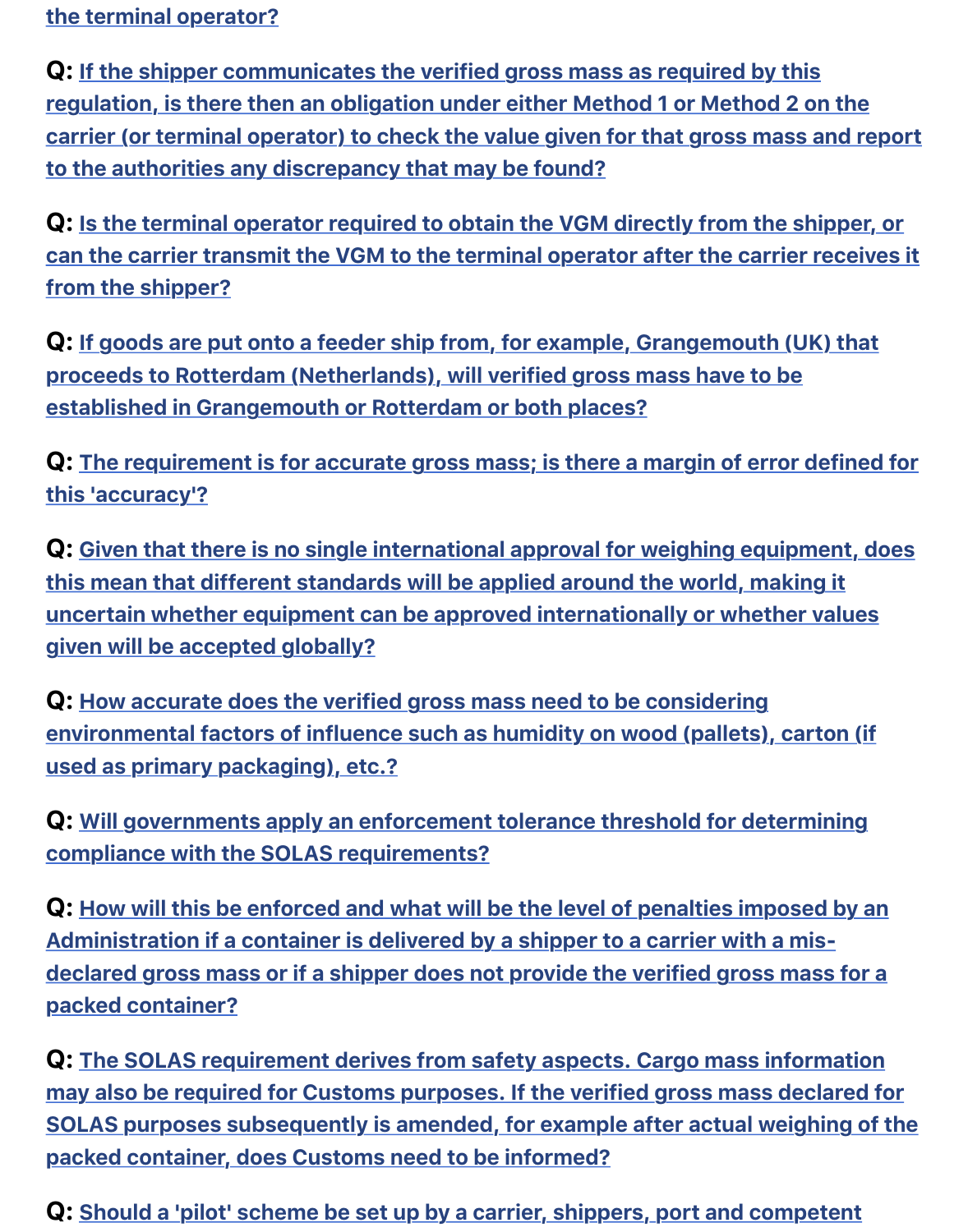**[authority to test the system?](http://www.worldshipping.org/industry-issues/safety/faqs/a12-should-a-pilot-scheme-be-set-up-by-a-carrier-shippers-port-and-competent-authority-to-test-the-system)**

**Q: Simply knowing the verified gross mass is not sufficient to achieve safety [through the supply chain, since many incidents on the road and rail are caused by](http://www.worldshipping.org/industry-issues/safety/faqs/a13-simply-knowing-the-verified-gross-mass-is-not-sufficient-to-achieve-safety-through-the-supply-chain-what-can-be-done-about-that) improper load distribution and inadequate securing. What can be done about that?**

**Section B: Method 1**

**Q: [Where can we find a list of publically available weighbridges?](http://www.worldshipping.org/industry-issues/safety/faqs/b1-where-can-we-find-a-list-of-publically-available-weighbridges)**

**Q: [Some weighbridges don't produce tickets. Would a gross mass being written on](http://www.worldshipping.org/industry-issues/safety/faqs/b2-would-a-gross-mass-being-written-on-drivers-consignment-note-signed-and-stamped-by-the-load-point-be-acceptable) driver's consignment note, signed and stamped by the load point be acceptable?**

**Q: Where a third party (including potentially a port terminal) starts weighing freight [containers \(i.e. under Method 1\) will it have to become a 'verified weigher' in order to](http://www.worldshipping.org/industry-issues/safety/faqs/b3-where-a-third-party-starts-weighing-freight-containers-will-it-have-to-become-a-verified-weigher-in-order-to-issue-a-valid-weight-ticket) issue a valid weight ticket?**

**Q: Port container handling equipment generally has on-board weighing technology ('PLCs') typically accurate to within 5% and designed to prevent overloading of the [equipment. If such data are integrated into other relevant systems \(including those](http://www.worldshipping.org/industry-issues/safety/faqs/b4-if-onboard-weighing-technology-designed-to-prevent-overloading-of-the-equipment-is-integrated-into-other-relevant-systems-is-this-likely-to-be-acceptable-for-determining-verified-gross-mass-under-method-1) used for ship stowage planning) is this likely to be acceptable for determining verified gross mass under Method 1?**

**Q: [Who will pay for carrying out the weighing process for Method 1?](http://www.worldshipping.org/industry-issues/safety/faqs/b5-who-will-pay-for-carrying-out-the-weighing-process-for-method-1)**

**Section C: Method 2**

**Q: [Our company only ever provides part loads/less than container load \(LCL\), never](http://www.worldshipping.org/industry-issues/safety/faqs/c1-our-company-only-ever-provides-part-loadsless-than-container-load-lcl-never-a-full-container-load-fcl-so-what-is-our-position) a full container load (FCL) so what is our position?**

**Q: Can I deliver freight to my freight forwarder without knowing the mass and ask [them to weigh it and establish the verified gross mass of the cargo and issue the](http://www.worldshipping.org/industry-issues/safety/faqs/c2-can-i-deliver-freight-to-my-freight-forwarder-without-knowing-the-mass-and-ask-them-to-weigh-it-and-establish-the-verified-gross-mass-of-the-cargo-and-issue-the-appropriate-documents) appropriate documents?**

**Q: Is it permissible for a company to provide a service to weigh cargo under Method [2 and issue a 'Verified Gross Mass' certificate to a shipper? If so what criteria will](http://www.worldshipping.org/industry-issues/safety/faqs/c3-is-it-permissible-for-a-company-to-provide-a-service-to-weigh-cargo-under-method-2-and-issue-a-verified-gross-mass-certificate-to-a-shipper) they have to meet?**

**Q: If Method 2 is chosen and intercompany transactions take place (e.g. the producing / dispatching entity is based in UK while bill of lading is drawn up for [export at a consolidation port such as Antwerp \(Belgium\) and a different legal entity](http://www.worldshipping.org/industry-issues/safety/faqs/c4-if-method-2-is-chosen-and-intercompany-transactions-take-place-which-legal-entity-should-comply-with-any-national-rules-and-regulations-regarding-method-2)**